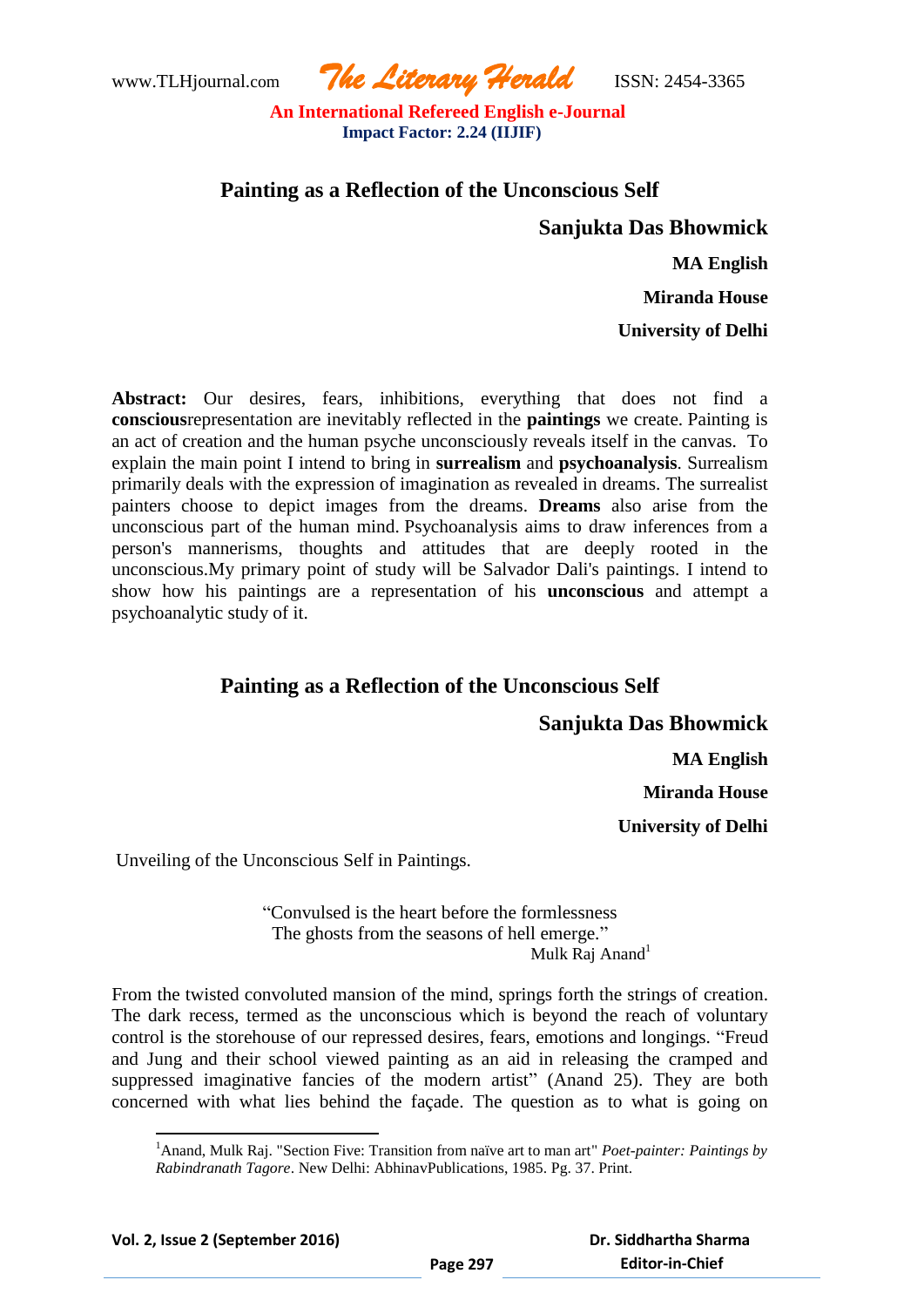www.TLHjournal.com *The Literary Herald*ISSN: 2454-3365

underneath; with unconscious hidden motivations, symptoms, and neuroses. The unconscious processes seeks an outlet and the painter unwittingly provides them through the medium of his art. This paper is aimed at looking at how painting becomes a reflection on canvas of a person"s unconscious self by undertaking an analysis of Salvador Dali"s paintings.

If the psychic structure is taken as one whole, then the conscious and unconscious are two states of mind within it. This being said, the consciousness can be explained in terms of containing those mental contents that a person is able to conceptualise with a given measure of assurance regarding their temporal intuitive apparatus, by positioning it within the immediate reality. The unconscious then, may be said to be that which comprises of those mental contents that remains veiled, slippery and uncertain, yet becomes a force to be reckoned with, demanding attention and commanding a crucial role in the experiencing psyche. From our basic inability to provide a logical rationale to all that affects us intellectually and emotionally, we can deduce the existence of the unconscious modalities.

In considering painting both as a process and a product, our thoughts and feelings tied to that of the intensity of aesthetic engagement, is directly proportional to the depth of its unconscious content, and thereby to its imaginative texture. The creation is suspended between the dual position of mediation and negotiation, between the "repressed" which is the threatening unconscious material, and those representations of consciousness that would seek to maintain the repression. "Freud views art as a sublimation involving "substitute gratification" of unconscious instinctive desire, usually pertaining to the realm of sexuality and at times possibly perverted and neurotic" (Newton 3). The artist is henceforth not far from being a neurotic persona, the narcotic of illusion is essential to him to free himself from the unpleasant facts of their condition in reality.

From here it follows that art is the medium to compensate for the unsatisfying realism, to depict in painting what one is unable to express in reality. There is the 'pictorialization of thought'. From the unconscious form, evolves the material content and is therefore inextricably linked to it.

The human psyche is unable to be content with the formlessness of the unconscious. Hence art and psychology which are both related to the functioning psyche proceed from this same necessity to provide a material manifestation to the unconscious fantasies, to convert them into sources of knowledge. The unconscious as revealed in dreams is expressed in the art work. This is the underlying principle of the surrealist art. Surrealist paintings are devoted to the expression of the imagination as revealed in dreams. When one is dreaming, the conscience that is the ego and the consciousness that is the superego no longer retain the necessity for repression. This is where the forces of the id comes into full play. Freed from social restraints, and the pangs of conscience, in dreams the mind cooks up various scenarios which might be impossible to conjure in the conscious state. A person may be surprised to find what he can and is capable of doing if he is able to recapitulate his dreams in his conscious state. In dreams the mental windows open up. From the staircase of the mind, spectral forms arises seeking admission into the conscious. The inspired painter begins to give shape to the forces of inner life, change the creative forces lurking in the unconscious.A similar idea was presented in the 2010 science fiction film *Inception*, directed by Christopher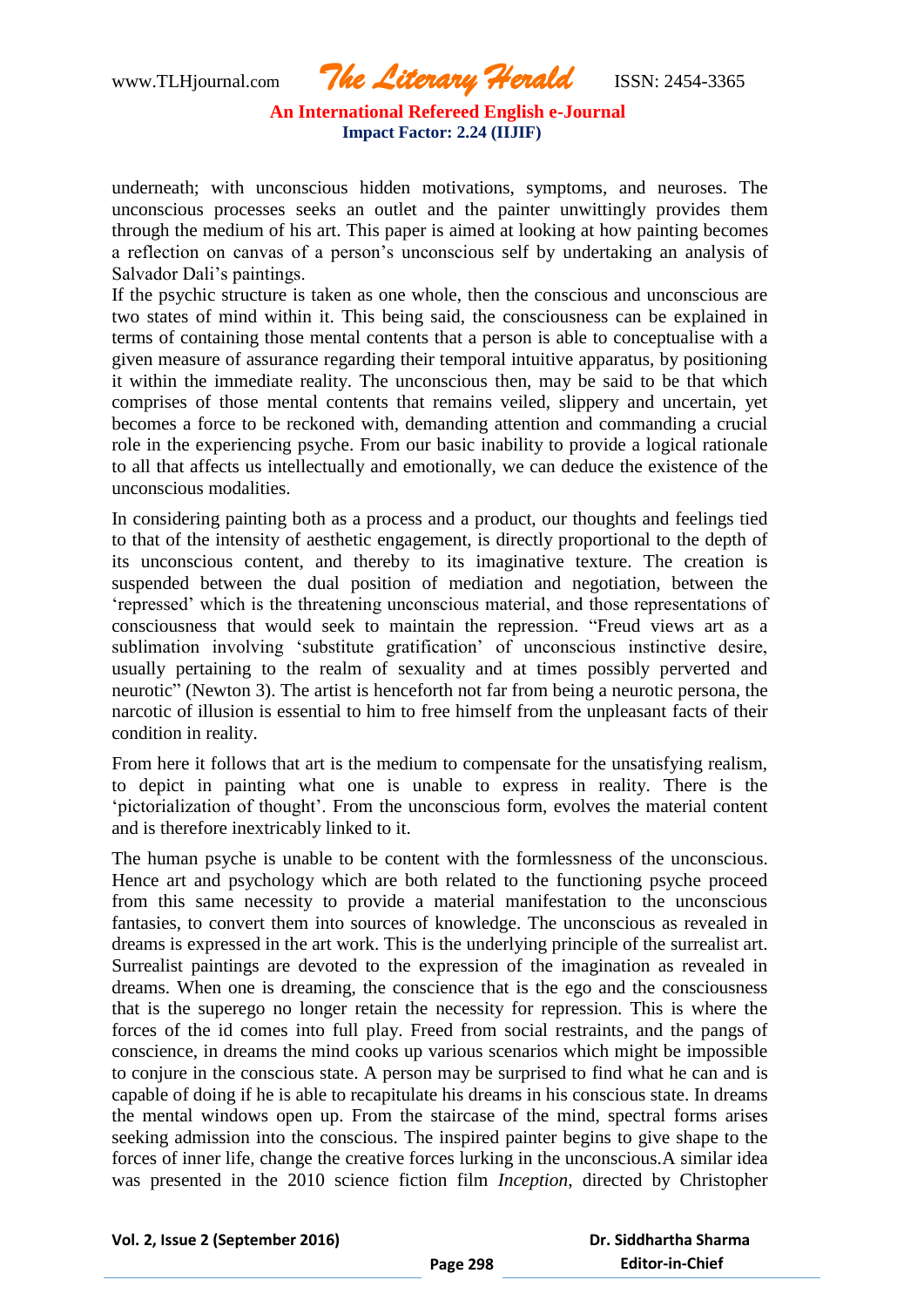Nolan, it is shown that in the dreamscape it is possible to manipulate the normal laws governing the universe, defy laws of gravity and do anything as long as the conscious part of the brain is suppressed. The willed extroversion of forms becomes a drama of the emotions.

Andre Breton, the leader of the surrealist movement, believed in the existence of a transcendental plane where the conflict between desire and reality will be resolved. This was a hypothetical plane existing somewhere in the mindscape where the resolution takes place and finally harmony is reached. From the landscape of the inner life, arise curious faces beseeching each other. The artist sees the twin poles of random observation and libidinous fantasy, both as a source of constant tension and also of imaginative power. The conflict and the clash of the opposing forces are seen as giving rise to the creative spirit. Without chaos there cannot be any cosmos, similarly disharmony is essential to acquire harmony.

In the paintings of Salvador Dali, one can see this force in operation. His paintings are manifestations of the dream state and also contain autobiographical narratives. In the beginning Dali subscribed to Andre Breton"s theory of automatism but eventually opted for a method of tapping the unconscious that he termed "critical paranoia", a state in which it was possible to retain sanity while cultivating delusion. He describes the paranoiac-critical method as a "spontaneous method of irrational knowledge based on the critical and systematic objectivity of the associations and interpretations of delirious phenomena".<sup>2</sup>

> "In the *Critique of Pure Reason* (1781, 1787) Kant "contended that in the mind there exists a *priori* 'forms' of perception, namely space and time to which all experience must conform. These are *logically*, not temporally prior to experience; not its cause, but the basis of its ordered existence. This unavoidable mental framework renders all experience of merely provisional validity. For being unable to move outside the subjective conditions of perception, one apprehends merely phenomenal appearances, and not *noumena* or *things-in-themselves"*(Robinson 4).

But Dali"s theory of critical paranoia negates this by claiming that by inducing this paranoid state one can forego their previous concepts, notions and understanding of reality and the world in order to view it in a new, different and more unique way. This helped the artists tap into their subconscious self through systematic irrational thought. The artist is able to perceive within the same configuration multiple images.

After getting to this self-induced paranoid state, Dali would then transfer on to canvas what he had witnessed, thereby creating what he himself referred to as "hand painted dream photographs". "For Freud, the operation of the dream, or the dream work is to transform its latent, unconscious raw materials or dream thoughts through distortion, condensation and displacement into the accessible manifest experience. This transformation is necessary to camouflage those unconscious sexually oppressive and sado-masochistic characteristics, often rooted in the "infantile neurosis"" (Newton 3). By using this method Dali related the unrelated. To do this he resorted to the use of

l <sup>2</sup> Wikipedia Oct 2010 **[https://en.wikipedia.org/wiki/Paranoiac-critical\\_method](https://en.wikipedia.org/wiki/Paranoiac-critical_method)** Nov 16 Online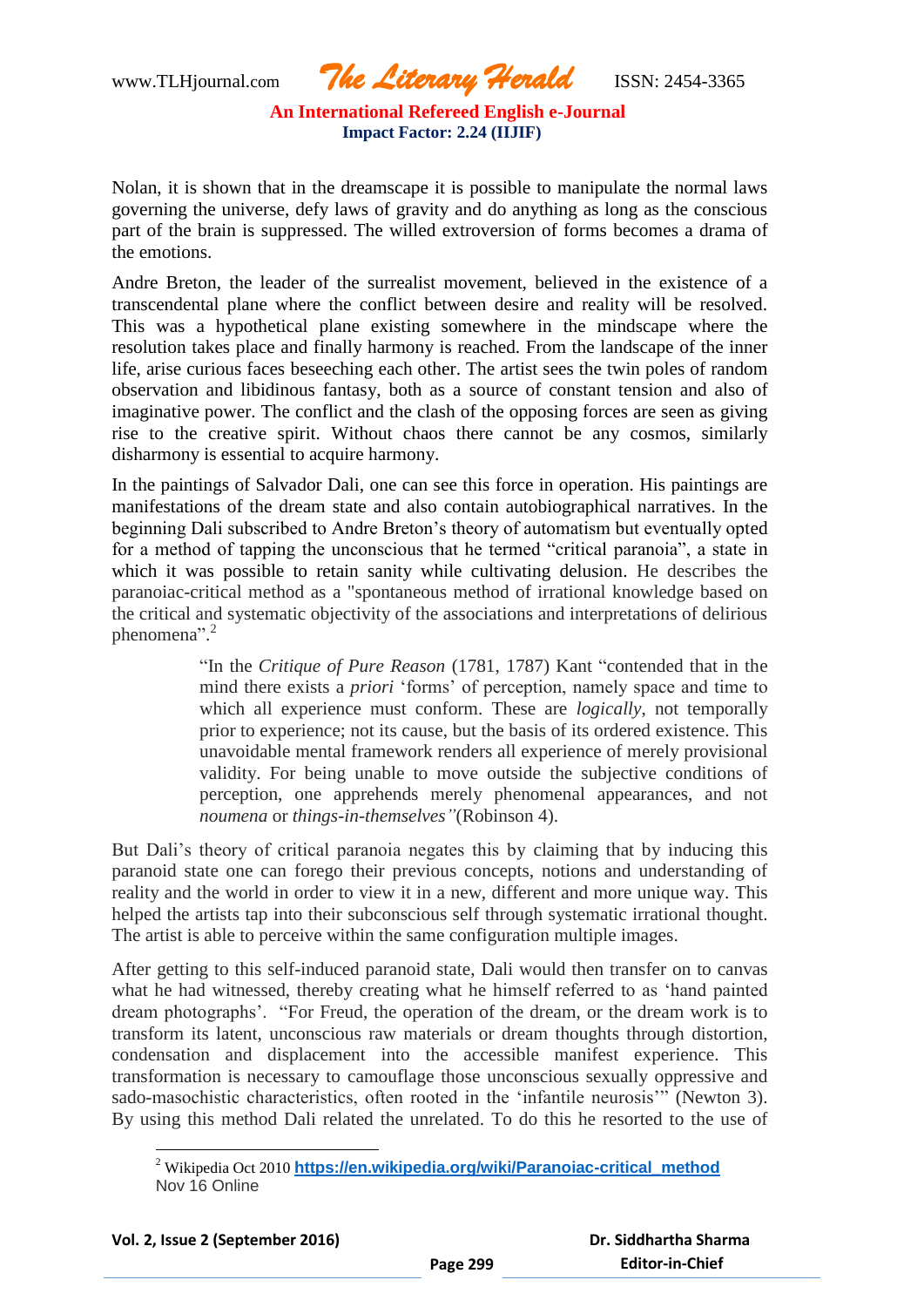www.TLHjournal.com *The Literary Herald*ISSN: 2454-3365

optical illusions and juxtaposition of images. This is very clearly visible in his painting of the *Swans reflecting the Elephants* in which the swan"s reflection that fall on the lake are elephants, two otherwise very unlike animals.

If a person views Dali"s artwork in a continuous series, then they would realise that in every image there are some recurrent themes, and he is inviting his audience to look at the world in a different light. They come to his world with their preconceived notions, with their ideas of the common and the ordinary, but what they encounter completely changes them. There is a sense of shock on encountering the strange, on finding representations of their repressed desires made manifest on the canvas. The passing of time, the savagery of modern man all finds vivid portrayal. The grotesque becomes the beautiful and the conventional constructs of beauty is turned upside down. There is a splitting of the human body. It exists in parts. And the parts are melting away or are being devoured by ants, nothing is permanent. The flux is ever present. It seems as if the artist took pictures of his dreams and then framed and presented them. The suppressed emotions find an escape route in the dreams. It enters the dream in disguise and Dali projects it onto the canvas. The unconscious gets a whole new meaning in his work. It becomes a living presence, an intangible force, irreconcilable, burning with



fury, seeking a place in this world dominated by reason.

The way he presents the juxtaposition of images in his famous painting *The persistence of Memory*, makes the viewer abandon any previous notions he had regarding reality. Even if this abandonment happens for a second then he has been successful. As Dali once said, "Paranoiac-critical activity organizes and objectivizes in exclusivist manner the limitless and the unknown possibilities of the systematic association of the subjective and objective 'significance' in the irrational..."<sup>3</sup>

<sup>&</sup>lt;sup>3</sup>Dali, Salvador, and David Gascoyne. Conquest of the Irrational. New York: Julien Levy, 1935.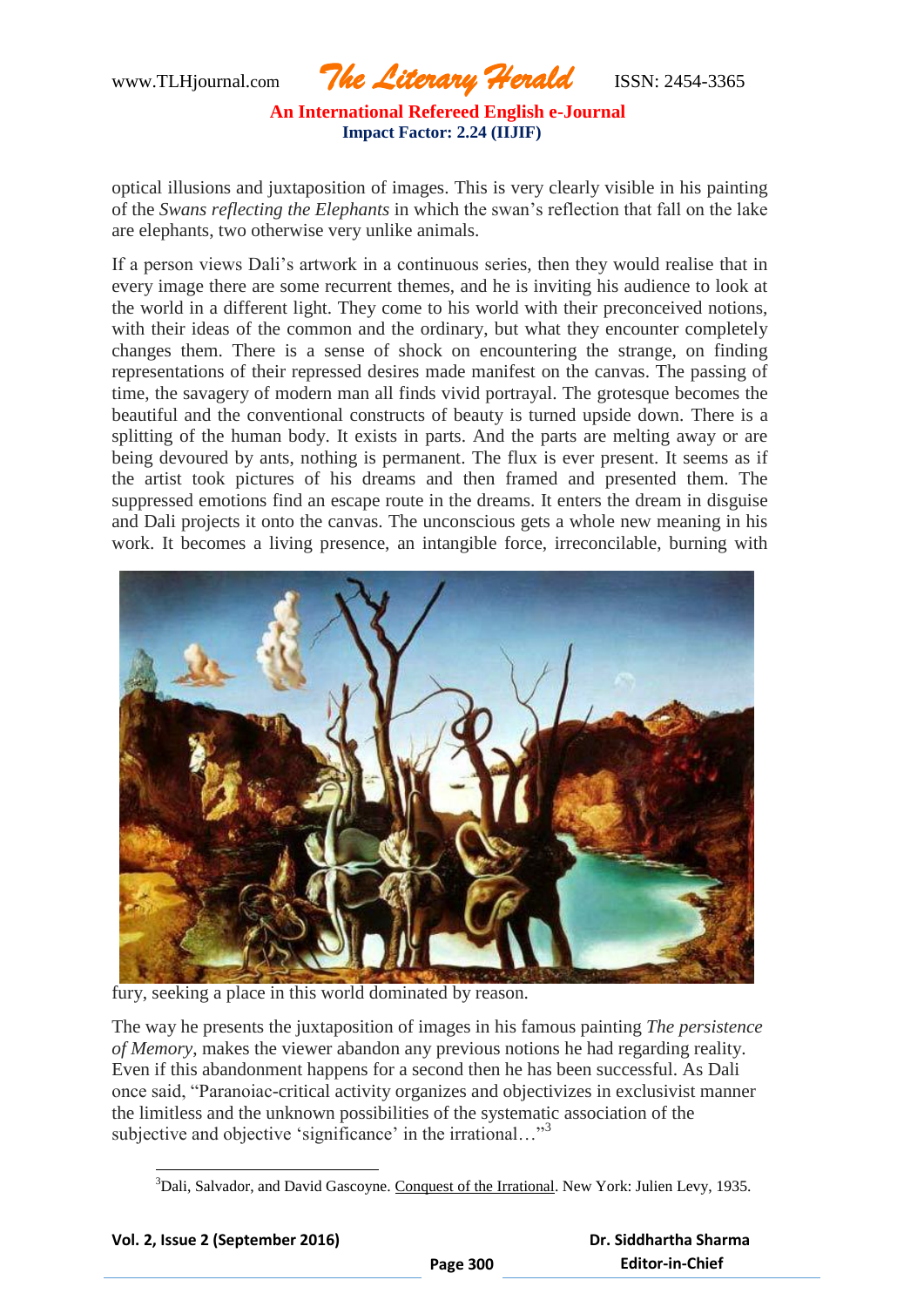www.TLHjournal.com *The Literary Herald*ISSN: 2454-3365



Dali"s paintings are the perfect place to find the blend of the subconscious and the unconscious persona, of the reality inherent and the grotesque imagined. An ingenious artist, he possessed the capability to transform his myriad fantasies and hallucinations as visual illusions on canvas. In most of

his paintings the themes of eroticism, death and decay take up the forefront. His paintings retain the imprints of childhood memories and autobiographical material. The landscape depicted in *The Persistence of Memory* has resemblance to his beachfront hometown of Port Lligat. To see his painting one has to undertake the "willing suspension of disbelief" as Samuel Taylor Coleridge says.

There was several incidents which occurred in his life, which completely changed his perspective and was to return again and again through his paintings. Dali had a fear of castration owing to a childhood incident where his father showed him a book containing explicit photos of people suffering from venereal diseases. These photos of grotesquely diseased genitalia both fascinated and horrified Dali to the extent that he began to associate sex with putrefaction and decay.

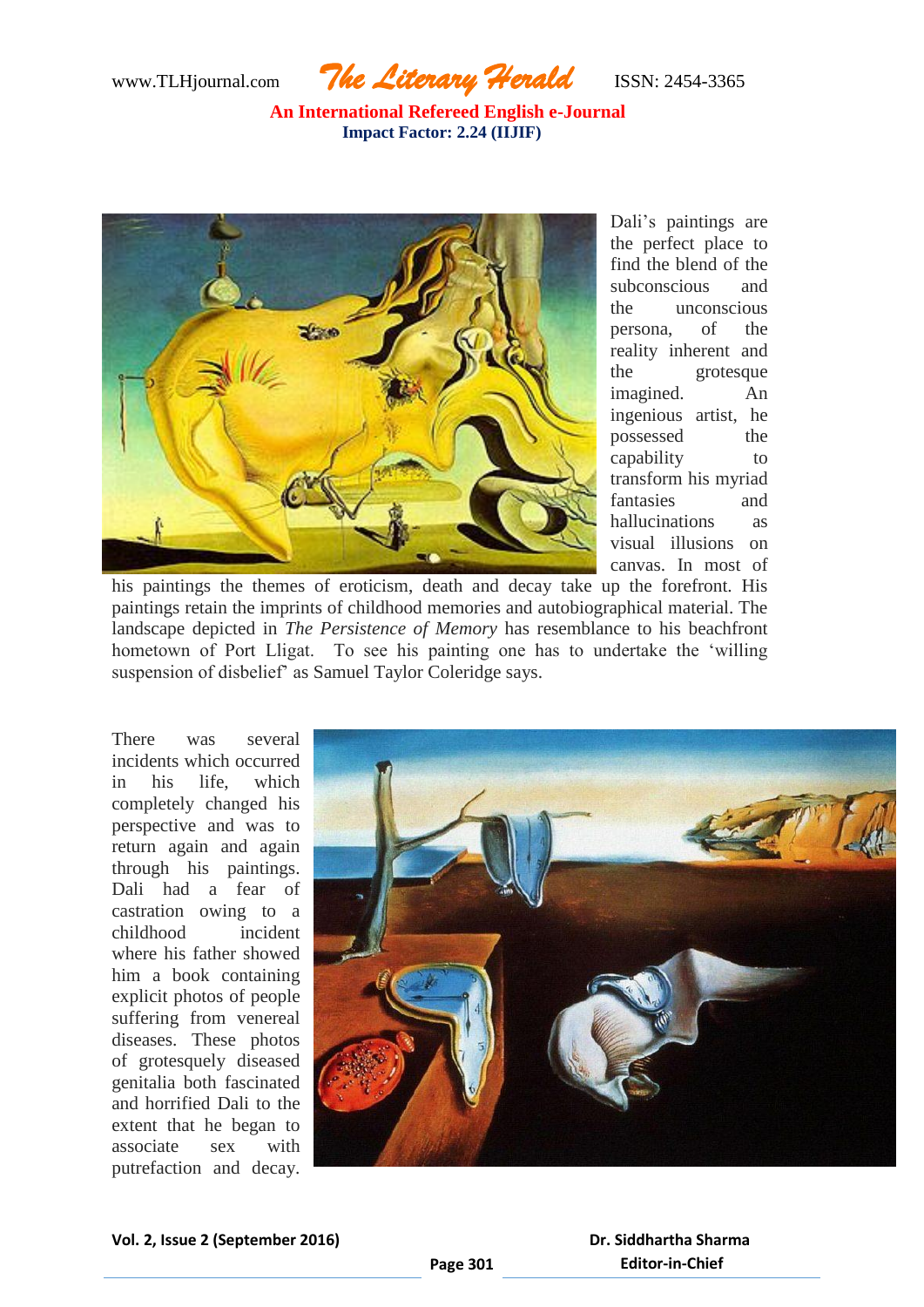www.TLHjournal.com *The Literary Herald*ISSN: 2454-3365

He also developed a strange fascination with buttocks, both female and male.

This is expressed in his painting of *The Great Masturbator,* inwhich there is at the centre a distorted human face looking downwards anda nude female figure $4$  can be seen rising from the back of the head; this may be the masturbatory figure as suggested by the title<sup>5</sup>. There is the suggestion of a fellatio taking place by the position of the woman"s mouth near a thinly clad male crotch. The male figure is visible only from the waist down and has cuts on his knees maybe hinting at castration. Just below the central profile head, on its mouth, there is a grasshopper, an insect Dali referred to several times in his paintings. A swarm of ants gather on the grasshopper's abdomen, as well as on the prone face.<sup>6</sup> In the landscape below, three other figures are arranged, along with an egg (commonly used as a symbol of fertility) and sparse other features.

All his life long he was plagued by the fear that insects were crawling on his skin or he was infested by bugs under his skin, a condition which later came to be known as 'Ekbom's syndrome' or 'delusional parasitosis'. This finds expression in almost all of his paintings.

The paintings seems to be a material representation of his dream states. This is integral to Surrealism. In dreams, there is no concept of time, no sense of right or wrong. Unexpected events, twisted imagery, grotesque scenes and totally implausible and unrelated events keep on happening.Dali took the madness out of his dreams and reshaped them into paintings.From this mess of procreative shapes…a feeble…embryo of an idea is selected and trained by the artist to full growth and power.<sup>7</sup>

Using hyper-realistic depiction of common objects in uncommon circumstances, by using realism in a surrealistic environment, one gets the impression that Dali is trying to convey to his viewers that things within the spiritual dominion somehow simultaneously coexist with physical reality through the wilful act of imagination. Freudian theory underpins Dali's attempts at forging a formal and visual image capable of rendering his dreams and hallucinations.

<sup>&</sup>lt;sup>4</sup> This might be Gala, then Dali's muse.

<sup>&</sup>lt;sup>5</sup> Owing to his aversion to sex, Dali used to masturbate to a great extent.

<sup>6</sup> Used as a popular motif suggesting sexual anxiety in Dali's work

 ${}^{7}$ Automatic Drawing Hermetic Library  $4<sup>th</sup>$  Nov

<sup>&</sup>lt;**[http://hermetic.com/spare/auto\\_drawing.html>](http://hermetic.com/spare/auto_drawing.html)**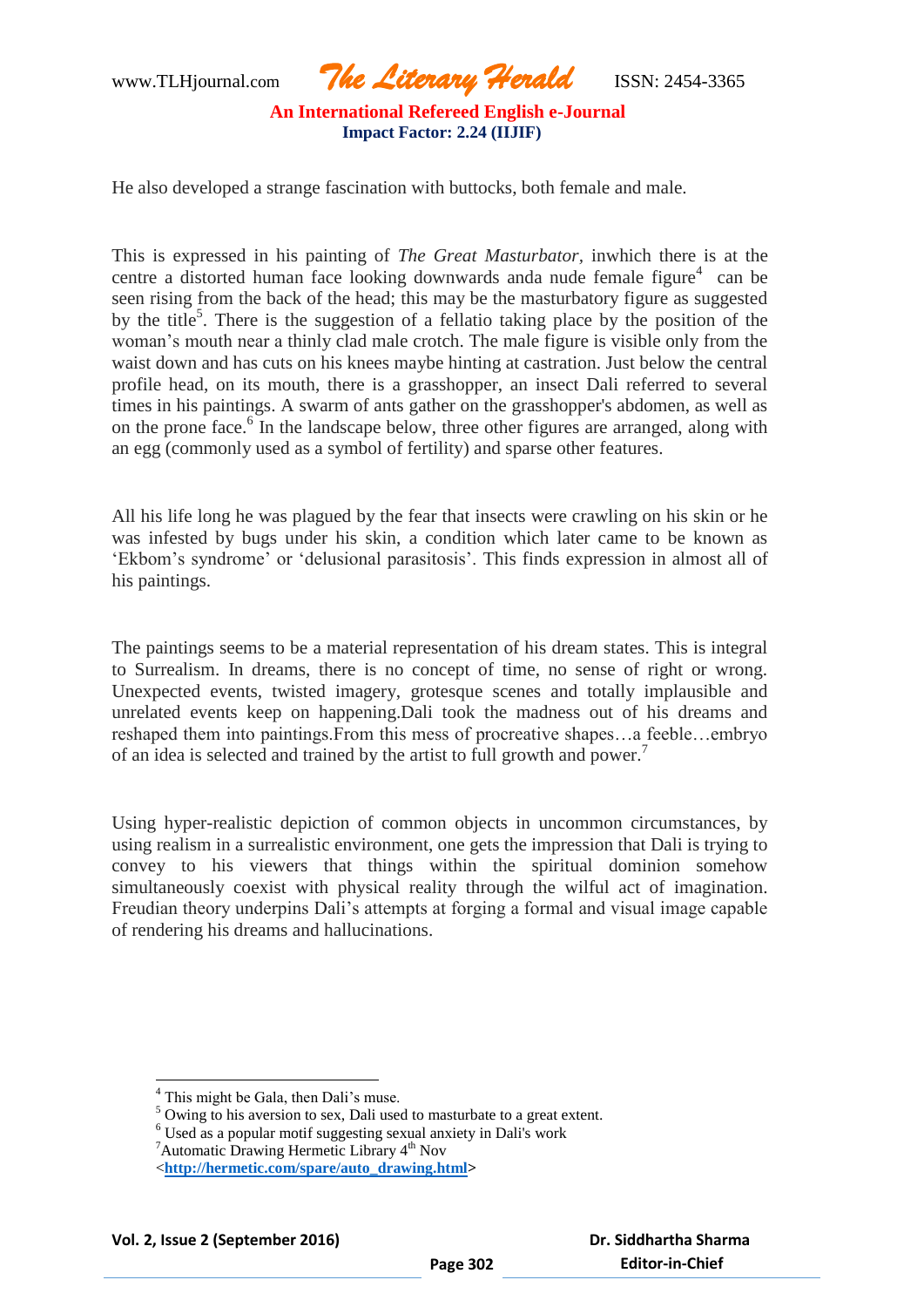www.TLHjournal.com *The Literary Herald*ISSN: 2454-3365

In his painting of *The Eggs on the Plate Without the plate*he paints his hallucination. It is a representation of his intrauterine memory, he depicts on canvas the pleasurable feeling of being in the womb. In the center of the painting, suspended on a string, there is a single egg yolk, which Dali said represented himself in the womb. As the gaze travels down, a person can see there are two more eggs on the plate which were painted with a shimmering yolk. These represented the piercing gaze of Gala. A large cubist building dominates the scene and other objects are shown attached to it. One object that immediately catches the attention is a dripping watch, a continuation of the theme of the melting watches done in *The Persistence of Memory*. Above that one perceives a phallic ear of corn which represents male sexuality. Off in the distance are the rocks of Dali's homeland. Thus it is visible that in each of his paintings, the unconscious comes in, his fears, repressions, everything find an active representation on his canvas. His work is rife with fetishes, symbolism, animal imagery and religious symbols. A psychoanalytic reading of his paintings will be intelligible in deciphering the enigmatic personality.

"In seeking to transform the forces of blind impulsion in his pictures, he must have faced the problems of the irrational in his own being and the distortions in reveries



images and dream life, caused by painful experiences. The expiation of pity and terror may have become inevitable to the recapitulation of the trials of life" (Anand 32). Dali used art as a positive sublimation of potentially dangerous and savage forces; in its healing powers of reparation and integration.

The process of painting integrates the conscious and the unconscious in a moulded whole, as if the two parts of the psyche encounters each other on a transcendental plane and a resolution occurs. The encounter is translated on to the canvas and the resulting harmony suggested. The blind forces of the unconscious through

sublimation is transformed into the creative process.

As Rabindranath Tagore says,